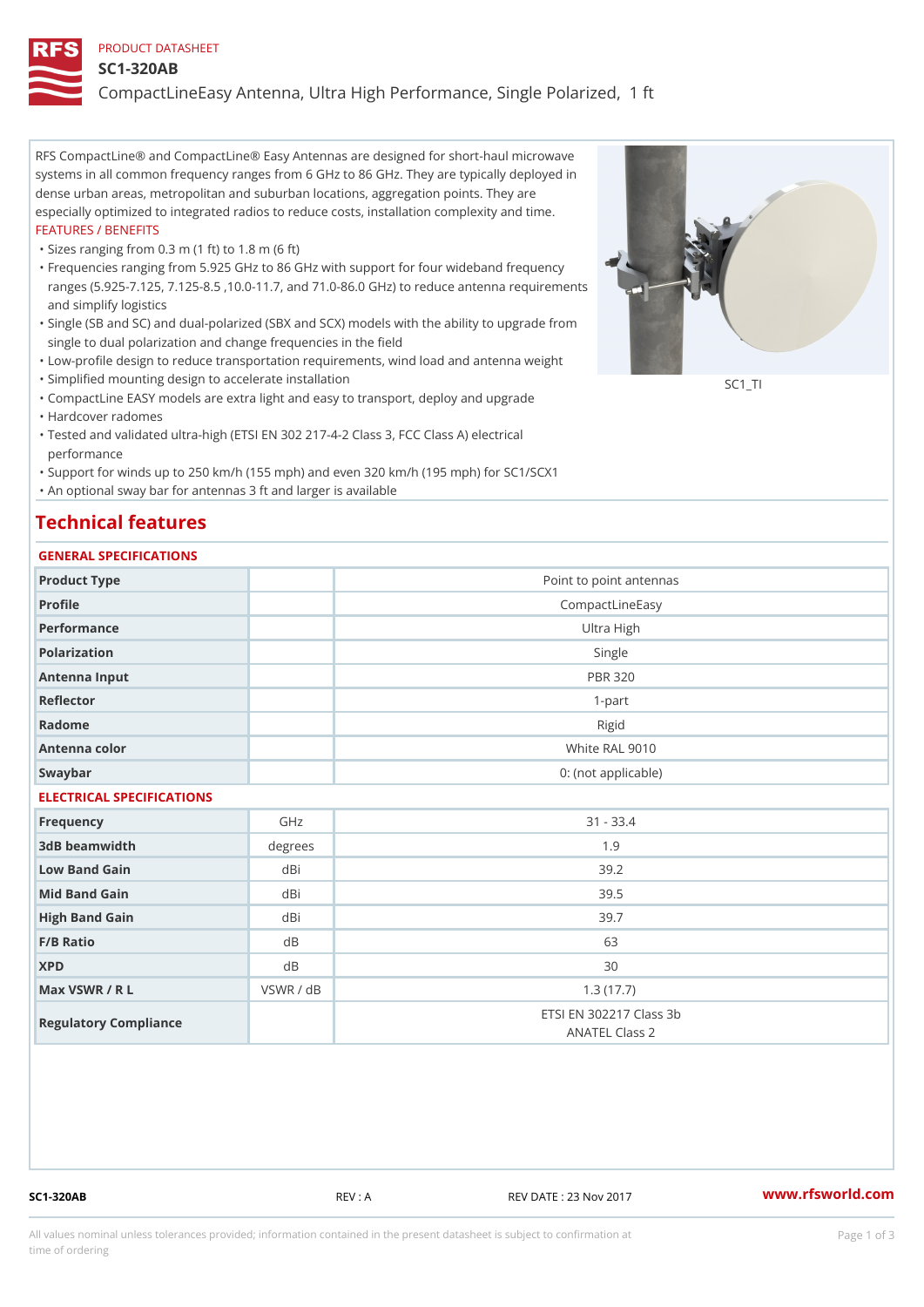## PRODUCT DATASHEET

# SC1-320AB

CompactLineEasy Antenna, Ultra High Performance, Single Polarized,

| External Document Links<br>SC1/SCX1 PACKING                           |                                   |                            |            |                             |  |
|-----------------------------------------------------------------------|-----------------------------------|----------------------------|------------|-----------------------------|--|
|                                                                       |                                   |                            |            |                             |  |
| M Torque<br>$maximum$ @<br>survival wind<br>speed Nm (ft<br>$1b$ )    | N <sub>m</sub><br>$\pm$ t)<br>l b | 230 (170)                  |            | Forces 1ft SC               |  |
| Fa Axial force<br>$max.$ @<br>survival $w \nvert N$ ( $ b$ )<br>speed |                                   | 715 (161)                  |            |                             |  |
| Fs Side force<br>$max.$ @<br>survival wind (1b)<br>speed              |                                   | 354(80)                    |            |                             |  |
| WINDLOAD                                                              |                                   |                            |            |                             |  |
| Dimension_F                                                           | m m<br>(in)                       |                            | 40(1.6)    |                             |  |
| $Dimension$ = E                                                       | m m<br>(i n)                      |                            | 46(1.8)    |                             |  |
| $Dim_D -$<br>$114$ m m (4.5 _ ir ) $\sqrt{$ ii p $\sqrt{ }$           | m m                               | 270.5(10.65)<br>283 (11.1) |            | Outline_1ft_CompactLineEasy |  |
| $Dim_D - D -$<br>89mm (3.5_in) Pi(pine)                               | m m                               |                            |            |                             |  |
| $Dim_D - D -$<br>$51mm(2_in)Pip@in$                                   | m m                               |                            | 250(9.8)   |                             |  |
| $Dimension_C$                                                         | m m<br>(in)                       |                            | 165(6.5)   |                             |  |
| $Dimension_B$                                                         | m m<br>(in)                       |                            | 187(7.4)   |                             |  |
| $Dimension_A$                                                         | m m<br>(in)                       |                            | 387 (15.2) |                             |  |
| MOUNTOUTLINE                                                          |                                   |                            |            |                             |  |
| optional Swaybar                                                      |                                   |                            |            | 0: (not applicable)         |  |
| FURTHER ACCESSORIES                                                   |                                   |                            |            |                             |  |
| Operational Windspeed                                                 |                                   | $km/h$ (mph)               |            | 252 (156)                   |  |
| Survival Windspeed                                                    |                                   | $km/h$ (mph)               |            | 320 (198)                   |  |
| maximum<br>Approximate Weight                                         |                                   | $mm$ (in)<br>kg (lb)       |            | 114(4.5)<br>5(11.02)        |  |
| minimum<br>Mounting Pipe Diameter                                     |                                   |                            |            |                             |  |
| Mounting Pipe Diameter                                                |                                   | $mm$ (in)                  |            | 48 (1.9)                    |  |
| Polarization Adjustment                                               |                                   | degrees                    |            | ± 5                         |  |
| Azimuth Adjustment                                                    |                                   | degrees                    |            | ± 15                        |  |
| Elevation Adjustment                                                  |                                   | degrees                    |            | ± 15                        |  |
| MECHANICAL SPECIFICATIONS<br>Diameter                                 |                                   | ft $(m)$                   |            | 1(0.3)                      |  |

All values nominal unless tolerances provided; information contained in the present datasheet is subject to Pcapgelio an atio time of ordering